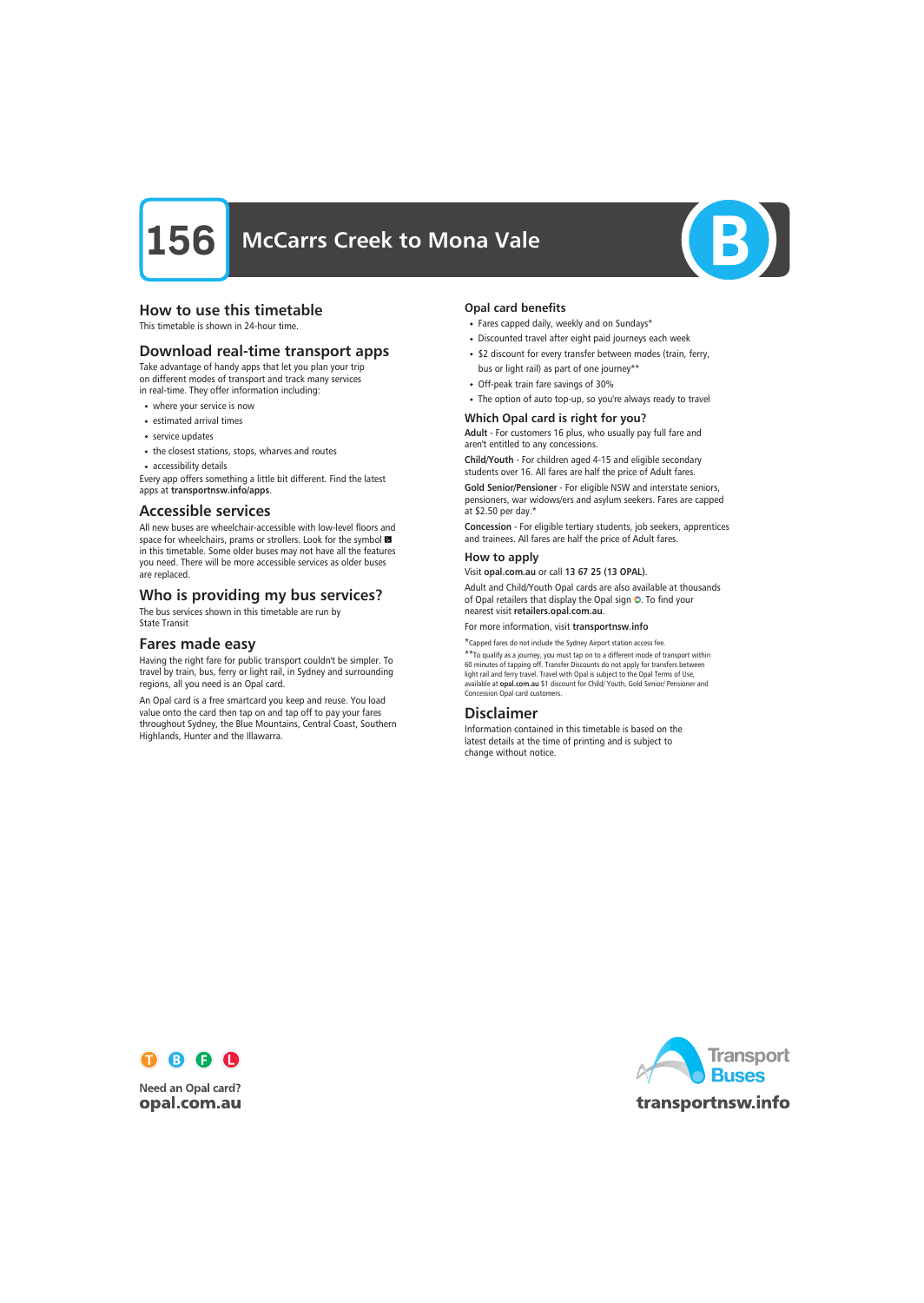

# Valid from: 26 Nov 2017<br>Note: Information is correct on da

NOTE: Information is correct on date of download.

| <b>Monday to Friday</b>                                                             |                |                                                                                                                                        |                         |                      | $\vert \mathbf{F} \vert$ |                         |                               |                         |                               |                |                |
|-------------------------------------------------------------------------------------|----------------|----------------------------------------------------------------------------------------------------------------------------------------|-------------------------|----------------------|--------------------------|-------------------------|-------------------------------|-------------------------|-------------------------------|----------------|----------------|
| Pittwater Rd opp Village Park, Mona Vale                                            |                | 06:09 06:39 07:13 07:43                                                                                                                |                         |                      |                          |                         | 08:08 08:40 09:13 09:43 10:13 |                         |                               | 10:43          | 11:13          |
| Pittwater Rd near Park St, Mona Vale                                                |                | 06:11 06:41 07:15 07:45 08:10 08:42 09:15 09:45 10:15 10:45 11:15                                                                      |                         |                      |                          |                         |                               |                         |                               |                |                |
| Pittwater Rd opp Church Point Wharf, Church                                         |                | 06:20 06:50 07:24 07:54 08:19                                                                                                          |                         |                      |                          | 08:51                   |                               |                         | 09:24 09:54 10:24 10:54 11:24 |                |                |
| Point                                                                               |                |                                                                                                                                        |                         |                      |                          |                         |                               |                         |                               |                |                |
| McCarrs Creek Rd opp 230, Ku-Ring-Gai Chase                                         |                | 06:25 06:55 07:29 07:59 08:24 08:56 09:29 09:59 10:29 10:59 11:29                                                                      |                         |                      |                          |                         |                               |                         |                               |                |                |
| <b>Monday to Friday</b>                                                             |                |                                                                                                                                        |                         |                      |                          |                         |                               |                         |                               |                |                |
| Pittwater Rd opp Village Park, Mona Vale                                            |                | 11:43 12:13 12:43 13:13 13:43 14:02 14:32 15:02 15:32 16:02 16:25                                                                      |                         |                      |                          |                         |                               |                         |                               |                |                |
| Pittwater Rd near Park St, Mona Vale<br>Pittwater Rd opp Church Point Wharf, Church |                | 11:45 12:15 12:45 13:15 13:45 14:04 14:34 15:04 15:34 16:04 16:27<br>11:54 12:24 12:54 13:24 13:54 14:13 14:43 15:13 15:45 16:15 16:38 |                         |                      |                          |                         |                               |                         |                               |                |                |
| Point                                                                               |                |                                                                                                                                        |                         |                      |                          |                         |                               |                         |                               |                |                |
| McCarrs Creek Rd opp 230, Ku-Ring-Gai Chase                                         |                | 11:59 12:29 12:59 13:29 13:59 14:18 14:48 15:18 15:50 16:20 16:43                                                                      |                         |                      |                          |                         |                               |                         |                               |                |                |
| <b>Monday to Friday</b>                                                             |                |                                                                                                                                        |                         |                      |                          |                         |                               |                         |                               |                |                |
| Pittwater Rd opp Village Park, Mona Vale                                            | 16:40          | 16:55 17:10                                                                                                                            |                         | 17:25                | 17:40 17:50 18:00        |                         |                               | 18:10                   | 18:20                         | 18:30          | 18:40          |
| Pittwater Rd near Park St, Mona Vale                                                |                | 16:42 16:57                                                                                                                            | 17:12                   | 17:27                |                          | 17:42 17:52 18:02       |                               | 18:12                   | 18:22                         | 18:32 18:42    |                |
| Pittwater Rd opp Church Point Wharf, Church                                         | 16:51          | 17:06 17:21 17:36 17:51 18:01 18:11 18:21 18:31                                                                                        |                         |                      |                          |                         |                               |                         |                               | 18:41 18:51    |                |
| Point                                                                               |                |                                                                                                                                        |                         |                      |                          |                         |                               |                         |                               |                |                |
| McCarrs Creek Rd opp 230, Ku-Ring-Gai Chase                                         |                | 16:56 17:11 17:26 17:41 17:56 18:06 18:16 18:26 18:36 18:46 18:56                                                                      |                         |                      |                          |                         |                               |                         |                               |                |                |
| <b>Monday to Friday</b>                                                             |                |                                                                                                                                        |                         |                      |                          |                         |                               |                         |                               |                |                |
| Pittwater Rd opp Village Park, Mona Vale                                            |                | 18:50 19:00 19:10 19:20 19:30 19:45 20:00 20:30 21:00 21:30 22:00                                                                      |                         |                      |                          |                         |                               |                         |                               |                |                |
| Pittwater Rd near Park St, Mona Vale                                                |                | 18:52 19:02 19:12 19:22                                                                                                                |                         |                      |                          | 19:32 19:47             |                               |                         | 20:02 20:32 21:02 21:32 22:02 |                |                |
| Pittwater Rd opp Church Point Wharf, Church<br>Point                                | 19:01          | 19:11 19:21 19:31 19:41 19:56 20:11 20:41 21:11 21:41                                                                                  |                         |                      |                          |                         |                               |                         |                               |                | 22:11          |
| McCarrs Creek Rd opp 230, Ku-Ring-Gai Chase                                         |                | 19:06 19:16 19:26 19:36 19:46 20:01 20:16 20:46 21:16 21:46 22:16                                                                      |                         |                      |                          |                         |                               |                         |                               |                |                |
| <b>Monday to Friday</b>                                                             |                |                                                                                                                                        |                         |                      |                          |                         |                               |                         |                               |                |                |
| Pittwater Rd opp Village Park, Mona Vale                                            |                | 22:30 23:00 23:30                                                                                                                      |                         | 00:00                |                          |                         |                               |                         |                               |                |                |
| Pittwater Rd near Park St, Mona Vale                                                |                | 22:32 23:02 23:32                                                                                                                      |                         | 00:02                |                          |                         |                               |                         |                               |                |                |
| Pittwater Rd opp Church Point Wharf, Church                                         | 22:41          |                                                                                                                                        | 23:11 23:41             | 00:11                |                          |                         |                               |                         |                               |                |                |
| Point                                                                               |                |                                                                                                                                        |                         |                      |                          |                         |                               |                         |                               |                |                |
| McCarrs Creek Rd opp 230, Ku-Ring-Gai Chase                                         |                | 22:46 23:16 23:46 00:16                                                                                                                |                         |                      |                          |                         |                               |                         |                               |                |                |
| Saturday                                                                            | $\alpha$       | $\alpha$                                                                                                                               | $\sigma$                | a                    | a                        | $\sigma$                | $\sigma$                      | $\sigma$                | $ \mathbf{r} $                | e              | $ \mathbf{P} $ |
| Pittwater Rd opp Village Park, Mona Vale                                            |                | 06:15 06:45 07:15 07:45                                                                                                                |                         |                      | 08:15 08:45              |                         |                               | 09:15 09:45             | 10:15                         | 10:45          | 11:15          |
| Pittwater Rd near Park St, Mona Vale                                                |                | 06:16 06:46 07:16 07:46 08:16                                                                                                          |                         |                      |                          | 08:46                   | 09:16 09:46                   |                         | 10:16                         | 10:46 11:16    |                |
| Pittwater Rd opp Church Point Wharf, Church<br>Point                                |                | 06:23 06:53 07:23 07:53 08:23 08:53 09:23 09:53 10:23 10:56 11:25                                                                      |                         |                      |                          |                         |                               |                         |                               |                |                |
| McCarrs Creek Rd opp 230, Ku-Ring-Gai Chase                                         |                | 06:27 06:57                                                                                                                            | 07:27                   |                      | 07:57 08:27              | 08:57                   |                               | 09:27 09:57             | 10:27 11:01                   |                | 11:30          |
|                                                                                     |                | $\sigma$                                                                                                                               | $\sigma$                |                      |                          |                         | $\Delta$                      |                         | $\sigma$                      | $\sigma$       |                |
| Saturday                                                                            | $\Delta$       | 11:45 12:15 12:45 13:15 13:45 14:15 14:45 15:15 15:45 16:15 16:45                                                                      |                         | $\boxed{\mathbf{r}}$ | $\mathbb{P}$             | $ \mathbf{P} $          |                               | $\sigma$                |                               |                | $\boxed{\phi}$ |
| Pittwater Rd opp Village Park, Mona Vale<br>Pittwater Rd near Park St, Mona Vale    |                | 11:46 12:16 12:46 13:16 13:46 14:16 14:46 15:16 15:46 16:16 16:46                                                                      |                         |                      |                          |                         |                               |                         |                               |                |                |
| Pittwater Rd opp Church Point Wharf, Church                                         |                | 11:55 12:25 12:55 13:24 13:54 14:24 14:54 15:24 15:54 16:24 16:54                                                                      |                         |                      |                          |                         |                               |                         |                               |                |                |
| Point                                                                               |                |                                                                                                                                        |                         |                      |                          |                         |                               |                         |                               |                |                |
| McCarrs Creek Rd opp 230, Ku-Ring-Gai Chase                                         |                | 12:00 12:30 13:00 13:29 13:59 14:29 14:59 15:29 15:59 16:29 16:59                                                                      |                         |                      |                          |                         |                               |                         |                               |                |                |
| Saturday                                                                            | $\overline{6}$ | $\overline{6}$                                                                                                                         | $\overline{\mathbf{p}}$ | $\overline{6}$       | $\overline{6}$           | $\overline{\mathbf{e}}$ | $\overline{\mathbb{G}}$       | $\overline{\mathbf{c}}$ | $\overline{\mathbf{c}}$       | $\overline{6}$ | $\boxed{6}$    |
| Pittwater Rd opp Village Park, Mona Vale                                            |                | 17:15 17:45 18:15 18:47 19:19 19:49 20:19 20:49 21:19 21:54 22:24                                                                      |                         |                      |                          |                         |                               |                         |                               |                |                |
| Pittwater Rd near Park St, Mona Vale                                                |                | 17:16 17:46 18:16 18:48 19:20 19:50 20:20 20:50 21:20 21:55 22:25                                                                      |                         |                      |                          |                         |                               |                         |                               |                |                |
| Pittwater Rd opp Church Point Wharf, Church                                         |                | 17:24 17:54 18:24 18:56 19:28 19:57 20:27 20:57 21:27 22:02 22:32                                                                      |                         |                      |                          |                         |                               |                         |                               |                |                |
| Point                                                                               |                |                                                                                                                                        |                         |                      |                          |                         |                               |                         |                               |                |                |
| McCarrs Creek Rd opp 230, Ku-Ring-Gai Chase                                         |                | 17:29 17:59 18:29 19:01 19:33 20:02 20:32 21:02 21:32 22:06 22:36                                                                      |                         |                      |                          |                         |                               |                         |                               |                |                |
| Saturday                                                                            | $\overline{a}$ | $\sigma$                                                                                                                               | $\overline{\mathbf{g}}$ |                      |                          |                         |                               |                         |                               |                |                |
| Pittwater Rd opp Village Park, Mona Vale                                            |                | 22:54 23:24 23:54                                                                                                                      |                         |                      |                          |                         |                               |                         |                               |                |                |
| Pittwater Rd near Park St, Mona Vale<br>Pittwater Rd opp Church Point Wharf, Church |                | 22:55 23:25 23:55<br>23:02 23:32 00:02                                                                                                 |                         |                      |                          |                         |                               |                         |                               |                |                |
| Point                                                                               |                |                                                                                                                                        |                         |                      |                          |                         |                               |                         |                               |                |                |
|                                                                                     |                |                                                                                                                                        |                         |                      |                          |                         |                               |                         |                               |                |                |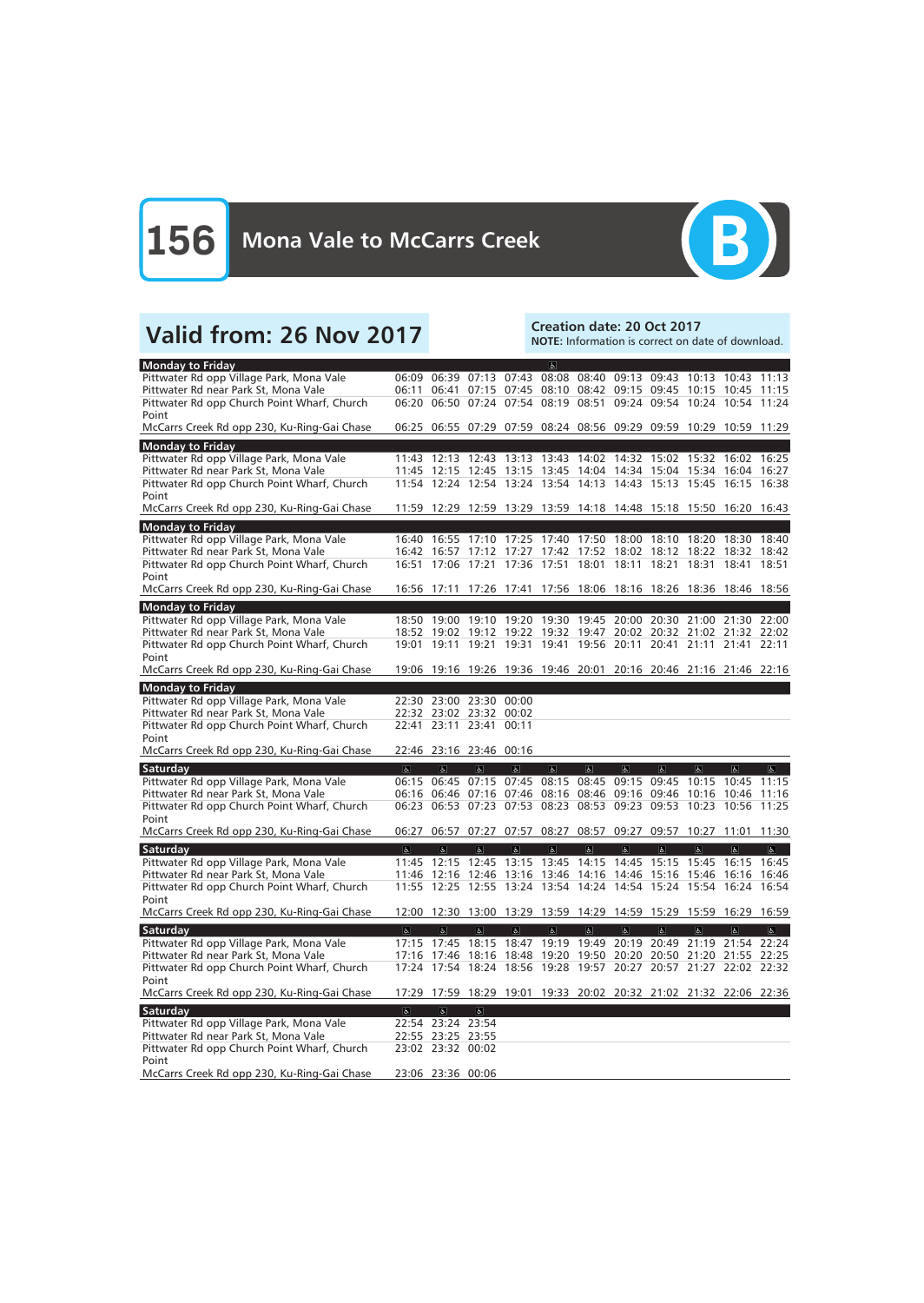

| <b>Sunday &amp; Public Holidays</b>         | $\sigma$            | le.         | $\mathbf{A}$ | $\vert$                       | $\sigma$ | $\sigma$       | $\sigma$                | 高           | <b>A</b>                                        | d                                         | $\vert$      |
|---------------------------------------------|---------------------|-------------|--------------|-------------------------------|----------|----------------|-------------------------|-------------|-------------------------------------------------|-------------------------------------------|--------------|
| Pittwater Rd opp Village Park, Mona Vale    | 06:15               | 06:45       | 07:15        | 07:45                         | 08:15    | 08:45          | 09:15                   | 09:45       | 10:15                                           | 10:45                                     | 11:15        |
| Pittwater Rd near Park St, Mona Vale        | 06:16               | 06:46       | 07:16        | 07:46                         | 08:16    | 08:46          | 09:16                   | 09:46       | 10:16                                           | 10:46                                     | 11:16        |
| Pittwater Rd opp Church Point Wharf, Church | 06:23               | 06:53       | 07:23        | 07:53                         | 08:25    | 08:55          | 09:25                   | 09:55       | 10:25                                           | 10:55                                     | 11:25        |
| Point                                       |                     |             |              |                               |          |                |                         |             |                                                 |                                           |              |
| McCarrs Creek Rd opp 230, Ku-Ring-Gai Chase | 06:27               | 06:57       | 07:27        |                               |          |                | 07:58 08:30 09:00 09:30 | 10:00       | 10:30                                           | 11:00 11:30                               |              |
| <b>Sunday &amp; Public Holidays</b>         | $\overline{\infty}$ | $\sigma$    | lе.          | $\overline{a}$                | $\sigma$ | $\overline{b}$ | $\sigma$                | Ъ.          | lе.                                             | $\sigma$                                  | $\sigma$     |
| Pittwater Rd opp Village Park, Mona Vale    | 11:45               | 12:15       | 12:45        | 13:15                         | 13:45    | 14:15          | 14:45                   |             | 15:15 15:45                                     | 16:15                                     | 16:45        |
| Pittwater Rd near Park St, Mona Vale        | 11:46               | 12:16       | 12:46        | 13:16                         | 13:46    | 14:16          | 14:46                   | 15:16       | 15:46                                           | 16:16                                     | 16:46        |
| Pittwater Rd opp Church Point Wharf, Church | 11:54               |             |              |                               |          |                |                         |             | 12:24 12:54 13:24 13:54 14:24 14:54 15:24 15:54 | 16:24 16:54                               |              |
| Point                                       |                     |             |              |                               |          |                |                         |             |                                                 |                                           |              |
| McCarrs Creek Rd opp 230, Ku-Ring-Gai Chase | 11:59               |             |              | 12:29 12:59 13:29 13:59 14:29 |          |                |                         | 14:59 15:29 | 15:59                                           | 16:29 16:59                               |              |
| <b>Sunday &amp; Public Holidays</b>         | $\sigma$            | $\sigma$    | $\mathbf{r}$ | $\omega$                      | $\sigma$ | $\sigma$       | 6 <sup>1</sup>          | $\sigma$    | le.                                             | E                                         | $\mathbf{F}$ |
| Pittwater Rd opp Village Park, Mona Vale    | 17:15               | 17:45       | 18:15        | 18:47                         | 19:19    | 19:49          | 20:19                   | 20:49       | 21:19                                           | 21:54 22:24                               |              |
| Pittwater Rd near Park St, Mona Vale        | 17:16               | 17:46       | 18:16        | 18:48                         | 19:20    | 19:50          | 20:20                   | 20:50       | 21:20                                           | 21:55                                     | 22:25        |
| Pittwater Rd opp Church Point Wharf, Church | 17:24               | 17:54       | 18:24        | 18:56                         | 19:28    | 19:58          | 20:28                   | 20:58       | 21:28                                           | 22:03                                     | 22:32        |
| Point                                       |                     |             |              |                               |          |                |                         |             |                                                 |                                           |              |
|                                             |                     |             |              |                               |          |                |                         |             |                                                 |                                           |              |
| McCarrs Creek Rd opp 230, Ku-Ring-Gai Chase | 17:29               | 17:59       | 18:29        | 19:01                         |          |                |                         |             |                                                 | 19:33 20:02 20:32 21:02 21:32 22:07 22:36 |              |
|                                             |                     |             |              |                               |          |                |                         |             |                                                 |                                           |              |
| <b>Sunday &amp; Public Holidays</b>         | $\sigma$            | $\sigma$    | $\mathbf{g}$ |                               |          |                |                         |             |                                                 |                                           |              |
| Pittwater Rd opp Village Park, Mona Vale    | 22:54               | 23:24 23:54 |              |                               |          |                |                         |             |                                                 |                                           |              |
| Pittwater Rd near Park St, Mona Vale        | 22:55               | 23:25 23:55 |              |                               |          |                |                         |             |                                                 |                                           |              |
| Pittwater Rd opp Church Point Wharf, Church | 23:02               | 23:32 00:02 |              |                               |          |                |                         |             |                                                 |                                           |              |
| Point                                       |                     |             |              |                               |          |                |                         |             |                                                 |                                           |              |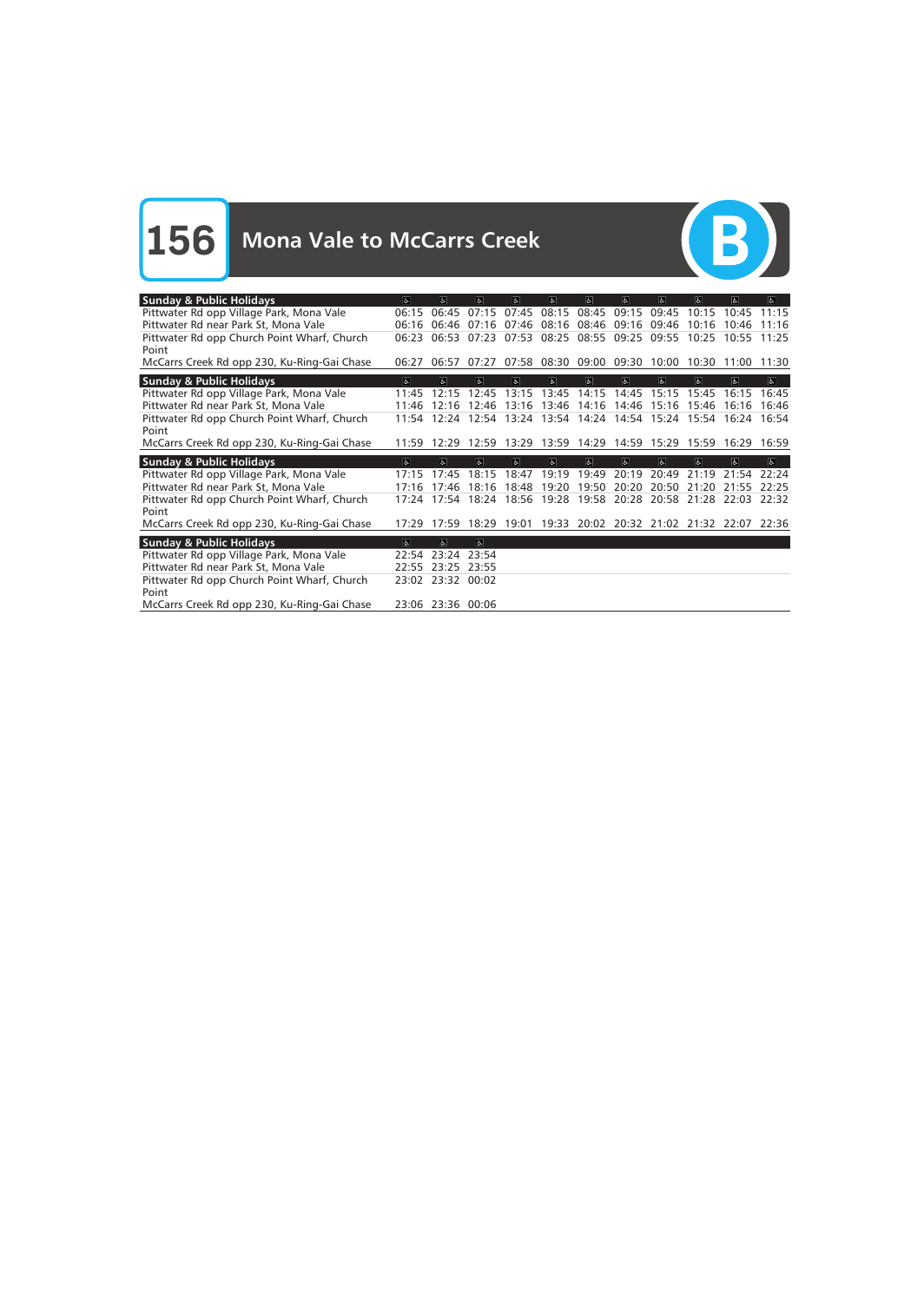

| <b>Monday to Friday</b>                                                                                           |                         |                         |                         |                                    |                                                                   |                |                         |                                     | $ \mathbf{e} $          |                |                          |
|-------------------------------------------------------------------------------------------------------------------|-------------------------|-------------------------|-------------------------|------------------------------------|-------------------------------------------------------------------|----------------|-------------------------|-------------------------------------|-------------------------|----------------|--------------------------|
| <b>Service Information</b>                                                                                        |                         |                         |                         |                                    |                                                                   |                |                         |                                     | А                       |                |                          |
| McCarrs Creek Rd opp 230, Ku-Ring-Gai Chase                                                                       |                         | 05:59 06:14             | 06:29                   |                                    | 06:44 07:04 07:24 07:39                                           |                |                         | 08:09                               | 08:44                   | 09:14          | 09:44                    |
| Church Point Wharf, Pittwater Rd, Church Point                                                                    |                         | 06:05 06:20             |                         |                                    | 06:35 06:50 07:10 07:30 07:45 08:15                               |                |                         |                                     | 08:50                   | 09:20 09:50    |                          |
| Mona Vale Public School, Waratah St, Mona Vale                                                                    |                         |                         |                         |                                    |                                                                   |                |                         | 08:26                               |                         |                |                          |
| Pittwater Place Shopping Centre, Park St, Mona                                                                    |                         |                         |                         |                                    | 06:15 06:30 06:45 07:00 07:20 07:40 07:55 08:28 09:00 09:30 10:00 |                |                         |                                     |                         |                |                          |
| Vale                                                                                                              |                         |                         |                         |                                    |                                                                   |                |                         |                                     |                         |                |                          |
| Mona Vale Girl Guides, Barrenjoey Rd, Mona Vale 06:17 06:32 06:47 07:02 07:22 07:42 07:57 08:30 09:02 09:33 10:03 |                         |                         |                         |                                    |                                                                   |                |                         |                                     |                         |                |                          |
|                                                                                                                   |                         |                         |                         |                                    |                                                                   |                |                         |                                     |                         |                |                          |
| <b>Monday to Friday</b>                                                                                           |                         |                         |                         |                                    |                                                                   |                |                         |                                     |                         |                |                          |
| McCarrs Creek Rd opp 230, Ku-Ring-Gai Chase                                                                       |                         | 10:14 10:41 11:11 11:41 |                         |                                    | 12:11 12:41 13:11 13:41 14:11 14:31 15:01                         |                |                         |                                     |                         |                |                          |
| Church Point Wharf, Pittwater Rd, Church Point                                                                    |                         | 10:20 10:47             |                         | 11:17 11:47                        |                                                                   |                |                         | 12:17 12:47 13:17 13:47 14:17       |                         | 14:37          | 15:07                    |
| Pittwater Place Shopping Centre, Park St, Mona                                                                    |                         |                         |                         |                                    | 10:30 10:57 11:27 11:57 12:27 12:57 13:27 13:57 14:27 14:47 15:17 |                |                         |                                     |                         |                |                          |
| Vale                                                                                                              |                         |                         |                         |                                    |                                                                   |                |                         |                                     |                         |                |                          |
| Mona Vale Girl Guides, Barrenjoey Rd, Mona Vale 10:33 11:00 11:30 12:00 12:30 13:00 13:30 14:00 14:30 14:50 15:20 |                         |                         |                         |                                    |                                                                   |                |                         |                                     |                         |                |                          |
|                                                                                                                   |                         |                         |                         |                                    |                                                                   |                |                         |                                     |                         |                |                          |
| <b>Monday to Friday</b>                                                                                           |                         |                         |                         |                                    |                                                                   |                |                         |                                     |                         |                |                          |
| McCarrs Creek Rd opp 230, Ku-Ring-Gai Chase                                                                       | 15:31                   | 15:55                   | 16:25                   | 16:55                              | 17:25 18:00                                                       |                | 18:30                   | 19:00                               | 19:30                   | 20:00 20:30    |                          |
| Church Point Wharf, Pittwater Rd, Church Point                                                                    |                         |                         |                         |                                    | 15:37 16:02 16:32 17:02 17:32 18:07 18:37 19:07                   |                |                         |                                     | 19:37                   | 20:07          | 20:37                    |
| Pittwater Place Shopping Centre, Park St, Mona                                                                    | 15:47                   |                         |                         |                                    | 16:12 16:42 17:12 17:42 18:17 18:47 19:17 19:47 20:17 20:47       |                |                         |                                     |                         |                |                          |
| Vale                                                                                                              |                         |                         |                         |                                    |                                                                   |                |                         |                                     |                         |                |                          |
| Mona Vale Girl Guides, Barrenjoey Rd, Mona Vale 15:50 16:15 16:45 17:15 17:45 18:20 18:50 19:20 19:49 20:19 20:49 |                         |                         |                         |                                    |                                                                   |                |                         |                                     |                         |                |                          |
| <b>Monday to Friday</b>                                                                                           |                         |                         |                         |                                    |                                                                   |                |                         |                                     |                         |                |                          |
| McCarrs Creek Rd opp 230, Ku-Ring-Gai Chase                                                                       |                         |                         |                         |                                    | 21:00 21:30 22:00 22:30 23:00 23:30 00:00                         |                |                         |                                     |                         |                |                          |
|                                                                                                                   |                         |                         |                         |                                    |                                                                   |                |                         |                                     |                         |                |                          |
| Church Point Wharf, Pittwater Rd, Church Point                                                                    |                         | 21:07 21:37 22:07       |                         |                                    | 22:37 23:07 23:37                                                 |                | 00:07                   |                                     |                         |                |                          |
| Pittwater Place Shopping Centre, Park St, Mona                                                                    |                         |                         |                         |                                    | 21:17 21:47 22:17 22:47 23:17 23:47 00:17                         |                |                         |                                     |                         |                |                          |
| Vale                                                                                                              |                         |                         |                         |                                    |                                                                   |                |                         |                                     |                         |                |                          |
| Mona Vale Girl Guides, Barrenjoey Rd, Mona Vale 21:19 21:49 22:19 22:49 23:19 23:49 00:19                         |                         |                         |                         |                                    |                                                                   |                |                         |                                     |                         |                |                          |
| Saturday                                                                                                          | $\sigma$                | $\overline{\mathbf{c}}$ | $\sigma$                | $\overline{\mathbf{r}}$            | $\overline{6}$                                                    | $\overline{6}$ | $\overline{\mathbf{c}}$ | $\overline{\mathbf{c}}$             | $\overline{\mathbf{r}}$ | $\sigma$       | $\infty$                 |
| McCarrs Creek Rd opp 230, Ku-Ring-Gai Chase                                                                       |                         | 06:15 06:45             |                         | 07:15 07:45                        | 08:15                                                             |                | 08:45 09:15 09:45       |                                     | 10:15                   | 10:45          | 11:15                    |
| Church Point Wharf, Pittwater Rd, Church Point                                                                    | 06:21                   | 06:51                   | 07:21                   | 07:51                              | 08:21                                                             | 08:51          | 09:21                   | 09:51                               | 10:21                   | 10:51          | 11:21                    |
|                                                                                                                   |                         |                         |                         |                                    | 06:29 06:59 07:29 07:59 08:29 09:00 09:31                         |                |                         |                                     |                         |                |                          |
| Pittwater Place Shopping Centre, Park St, Mona                                                                    |                         |                         |                         |                                    |                                                                   |                |                         | 10:01                               | 10:31                   | 11:01          | 11:31                    |
| Vale                                                                                                              |                         |                         |                         |                                    |                                                                   |                |                         |                                     |                         |                |                          |
| Mona Vale Girl Guides, Barrenjoey Rd, Mona Vale 06:31 07:01 07:31                                                 |                         |                         |                         |                                    | 08:01 08:31                                                       |                |                         | 09:02 09:33 10:03 10:34 11:04 11:34 |                         |                |                          |
| Saturday                                                                                                          | $\overline{6}$          | $\overline{a}$          | $\sigma$                | $ \mathbf{P} $                     | $\sigma$                                                          | $\sigma$       | $\sigma$                | $\sigma$                            | $\sigma$                | $\alpha$       | E                        |
| McCarrs Creek Rd opp 230, Ku-Ring-Gai Chase                                                                       |                         | 11:45 12:15 12:45 13:15 |                         |                                    | 13:45 14:15 14:45 15:15 15:45 16:15                               |                |                         |                                     |                         |                | 16:45                    |
| Church Point Wharf, Pittwater Rd, Church Point                                                                    | 11:51                   | 12:21 12:51             |                         | 13:21                              | 13:51                                                             | 14:21          | 14:51                   | 15:21 15:51                         |                         | 16:21          | 16:51                    |
| Pittwater Place Shopping Centre, Park St, Mona                                                                    |                         | 12:01 12:31 13:01 13:31 |                         |                                    |                                                                   |                |                         | 14:01 14:31 15:01 15:31 16:01       |                         | 16:31          | 17:01                    |
| Vale                                                                                                              |                         |                         |                         |                                    |                                                                   |                |                         |                                     |                         |                |                          |
| Mona Vale Girl Guides, Barrenjoey Rd, Mona Vale 12:04 12:34 13:04 13:34 14:04 14:34 15:04 15:34 16:04 16:34       |                         |                         |                         |                                    |                                                                   |                |                         |                                     |                         |                | 17:04                    |
|                                                                                                                   |                         |                         |                         |                                    |                                                                   |                |                         |                                     |                         |                |                          |
| Saturday                                                                                                          | $\mathbf{a}$            | $\alpha$                | $\alpha$                | $\left\vert \mathbf{F}\right\vert$ | a                                                                 | $\mathbf{g}$   | $\mathbf{g}$            | $\sigma$                            | a                       | $\Delta$       | $ \mathbf{P} $           |
| McCarrs Creek Rd opp 230, Ku-Ring-Gai Chase                                                                       |                         | 17:15 17:43             | 18:13                   | 18:43                              |                                                                   | 19:13 19:43    |                         | 20:13 20:43 21:13                   |                         | 21:43 22:13    |                          |
| Church Point Wharf, Pittwater Rd, Church Point                                                                    | 17:21                   |                         |                         |                                    | 17:49 18:19 18:49 19:19 19:49 20:19 20:49 21:19 21:49 22:19       |                |                         |                                     |                         |                |                          |
| Pittwater Place Shopping Centre, Park St, Mona                                                                    | 17:31                   |                         |                         |                                    | 17:59 18:29 18:57 19:27 19:57 20:27 20:57 21:27 21:57 22:27       |                |                         |                                     |                         |                |                          |
| Vale                                                                                                              |                         |                         |                         |                                    |                                                                   |                |                         |                                     |                         |                |                          |
| Mona Vale Girl Guides, Barrenjoey Rd, Mona Vale 17:34 18:02 18:32 18:59 19:29 19:59 20:29 20:59 21:29 21:59 22:29 |                         |                         |                         |                                    |                                                                   |                |                         |                                     |                         |                |                          |
|                                                                                                                   |                         |                         |                         |                                    |                                                                   |                |                         |                                     |                         |                |                          |
| Saturday                                                                                                          | $\overline{\mathbf{c}}$ | $\overline{6}$          | $\overline{\mathbf{e}}$ | $\overline{\mathbf{e}}$            |                                                                   |                |                         |                                     |                         |                |                          |
| McCarrs Creek Rd opp 230, Ku-Ring-Gai Chase                                                                       |                         | 22:43 23:13 23:43       |                         | 00:13                              |                                                                   |                |                         |                                     |                         |                |                          |
| Church Point Wharf, Pittwater Rd, Church Point                                                                    |                         | 22:49 23:19 23:49 00:19 |                         |                                    |                                                                   |                |                         |                                     |                         |                |                          |
| Pittwater Place Shopping Centre, Park St, Mona                                                                    |                         | 22:57 23:27 23:57 00:27 |                         |                                    |                                                                   |                |                         |                                     |                         |                |                          |
| Vale                                                                                                              |                         |                         |                         |                                    |                                                                   |                |                         |                                     |                         |                |                          |
| Mona Vale Girl Guides, Barrenjoey Rd, Mona Vale 22:59 23:29 23:59 00:29                                           |                         |                         |                         |                                    |                                                                   |                |                         |                                     |                         |                |                          |
|                                                                                                                   |                         |                         | $\overline{\mathbf{g}}$ | $\overline{\mathbf{e}}$            |                                                                   |                |                         |                                     |                         |                |                          |
| <b>Sunday &amp; Public Holidays</b>                                                                               | $\overline{6}$          | $\overline{6}$          |                         |                                    | $\overline{6}$                                                    | $\overline{b}$ | $\overline{b}$          | $\overline{6}$                      | $\overline{\mathbf{e}}$ | $\overline{a}$ | $\overline{\mathcal{P}}$ |
| McCarrs Creek Rd opp 230, Ku-Ring-Gai Chase                                                                       |                         |                         |                         |                                    | 06:15 06:45 07:15 07:45 08:15                                     | 08:45          |                         | 09:15 09:45 10:15 10:45 11:15       |                         |                |                          |
| Church Point Wharf, Pittwater Rd, Church Point                                                                    | 06:21                   | 06:51                   | 07:21                   | 07:51                              | 08:21                                                             | 08:51          |                         | 09:22 09:52 10:22 10:52 11:22       |                         |                |                          |
| Pittwater Place Shopping Centre, Park St, Mona                                                                    |                         |                         |                         |                                    | 06:28 06:58 07:28 07:58 08:28 08:58 09:32 10:02 10:32 11:02 11:32 |                |                         |                                     |                         |                |                          |
| Vale                                                                                                              |                         |                         |                         |                                    |                                                                   |                |                         |                                     |                         |                |                          |
| Mona Vale Girl Guides, Barrenjoey Rd, Mona Vale 06:30 07:00 07:30 08:00 08:30 09:00 09:34 10:04 10:34 11:04 11:34 |                         |                         |                         |                                    |                                                                   |                |                         |                                     |                         |                |                          |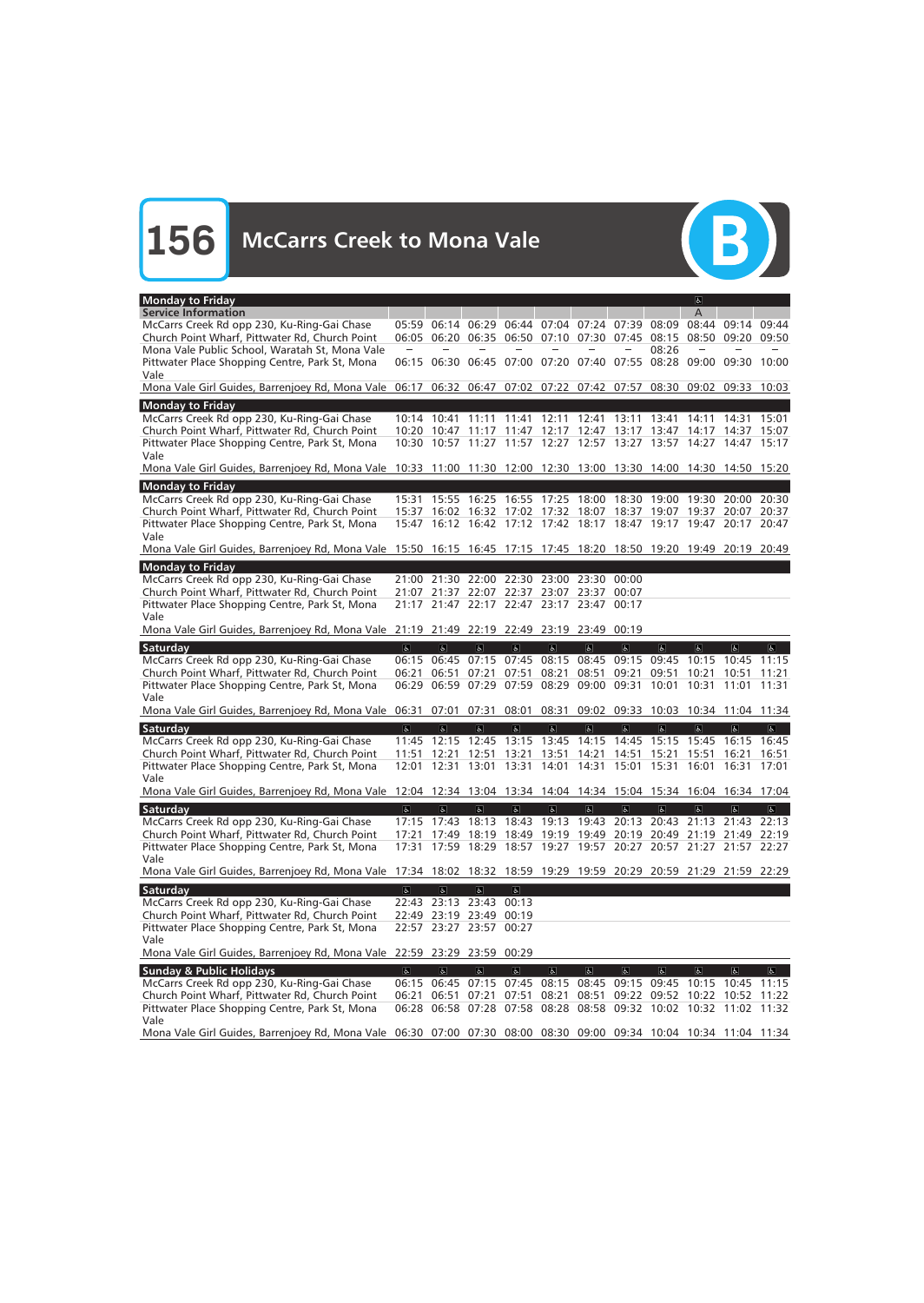**156** McCarrs Creek to Mona Vale



| <b>Sunday &amp; Public Holidays</b>                                                                               | $\sigma$                | le.               | Ġ.              | $\overline{\mathcal{C}}$ | 氐                                                           | $\sigma$    | $\sigma$ | G.          | $ \mathbf{r} $      | &           | $\sigma$ |
|-------------------------------------------------------------------------------------------------------------------|-------------------------|-------------------|-----------------|--------------------------|-------------------------------------------------------------|-------------|----------|-------------|---------------------|-------------|----------|
| McCarrs Creek Rd opp 230, Ku-Ring-Gai Chase                                                                       | 11:45                   |                   | $12:15$ $12:45$ | 13:15                    |                                                             | 13:45 14:15 | 14:45    | 15:15 15:45 |                     | 16:15       | 16:45    |
| Church Point Wharf, Pittwater Rd, Church Point                                                                    | 11:52                   | 12.22             | 12.52           | 13:22                    | 13:52                                                       | 14:22       | 14:52    | 15:22       | 15:52               | 16:22       | 16:52    |
| Pittwater Place Shopping Centre, Park St, Mona                                                                    | 12:02                   |                   |                 |                          | 12:32 13:02 13:32 14:02 14:32 15:02 15:32 16:02 16:32 17:02 |             |          |             |                     |             |          |
| Vale                                                                                                              |                         |                   |                 |                          |                                                             |             |          |             |                     |             |          |
| Mona Vale Girl Guides, Barrenjoey Rd, Mona Vale 12:04 12:34 13:04 13:34 14:04 14:34 15:04 15:34 16:04             |                         |                   |                 |                          |                                                             |             |          |             |                     | 16:34 17:04 |          |
| <b>Sunday &amp; Public Holidays</b>                                                                               | $\overline{\mathbf{c}}$ | $\sigma$          | $\sigma$        | $\overline{\alpha}$      | $\sigma$                                                    | $\sigma$    | $\sigma$ | Ъ.          | $\overline{\infty}$ | le.         | $\infty$ |
| McCarrs Creek Rd opp 230, Ku-Ring-Gai Chase                                                                       | 17.15                   | 17:43             | 18:13           | 18:43                    | 19:13                                                       | 19:43       | 20:13    | 20:43       | 21:13               | 21:43       | 22:13    |
| Church Point Wharf, Pittwater Rd, Church Point                                                                    | 17:22                   | 17.50             | 18:20           | 18:49                    | 19:19                                                       | 19:49       | 20:19    | 20:49       | 21:19               | 21:49       | 22:19    |
| Pittwater Place Shopping Centre, Park St, Mona                                                                    | 17:32                   | 18:00             | 18:30           |                          | 18:56 19:26 19:56 20:26 20:56 21:26 21:56 22:26             |             |          |             |                     |             |          |
| Vale                                                                                                              |                         |                   |                 |                          |                                                             |             |          |             |                     |             |          |
| Mona Vale Girl Guides, Barrenjoey Rd, Mona Vale 17:34 18:02 18:32 18:58 19:28 19:58 20:28 20:58 21:28 21:58 22:28 |                         |                   |                 |                          |                                                             |             |          |             |                     |             |          |
| <b>Sunday &amp; Public Holidays</b>                                                                               | $\sigma$                | $\sigma$          | $\sigma$        | $ \mathbf{f} $           |                                                             |             |          |             |                     |             |          |
| McCarrs Creek Rd opp 230, Ku-Ring-Gai Chase                                                                       | 22:43                   | 23:13             | 23:43           | 00:13                    |                                                             |             |          |             |                     |             |          |
| Church Point Wharf, Pittwater Rd, Church Point                                                                    | 22:49                   | 23:19 23:49       |                 | 00:19                    |                                                             |             |          |             |                     |             |          |
| Pittwater Place Shopping Centre, Park St, Mona                                                                    |                         | 22:56 23:26 23:56 |                 | 00:26                    |                                                             |             |          |             |                     |             |          |
| Vale                                                                                                              |                         |                   |                 |                          |                                                             |             |          |             |                     |             |          |
| Mona Vale Girl Guides, Barrenjoey Rd, Mona Vale 22:58 23:28 23:58 00:27                                           |                         |                   |                 |                          |                                                             |             |          |             |                     |             |          |